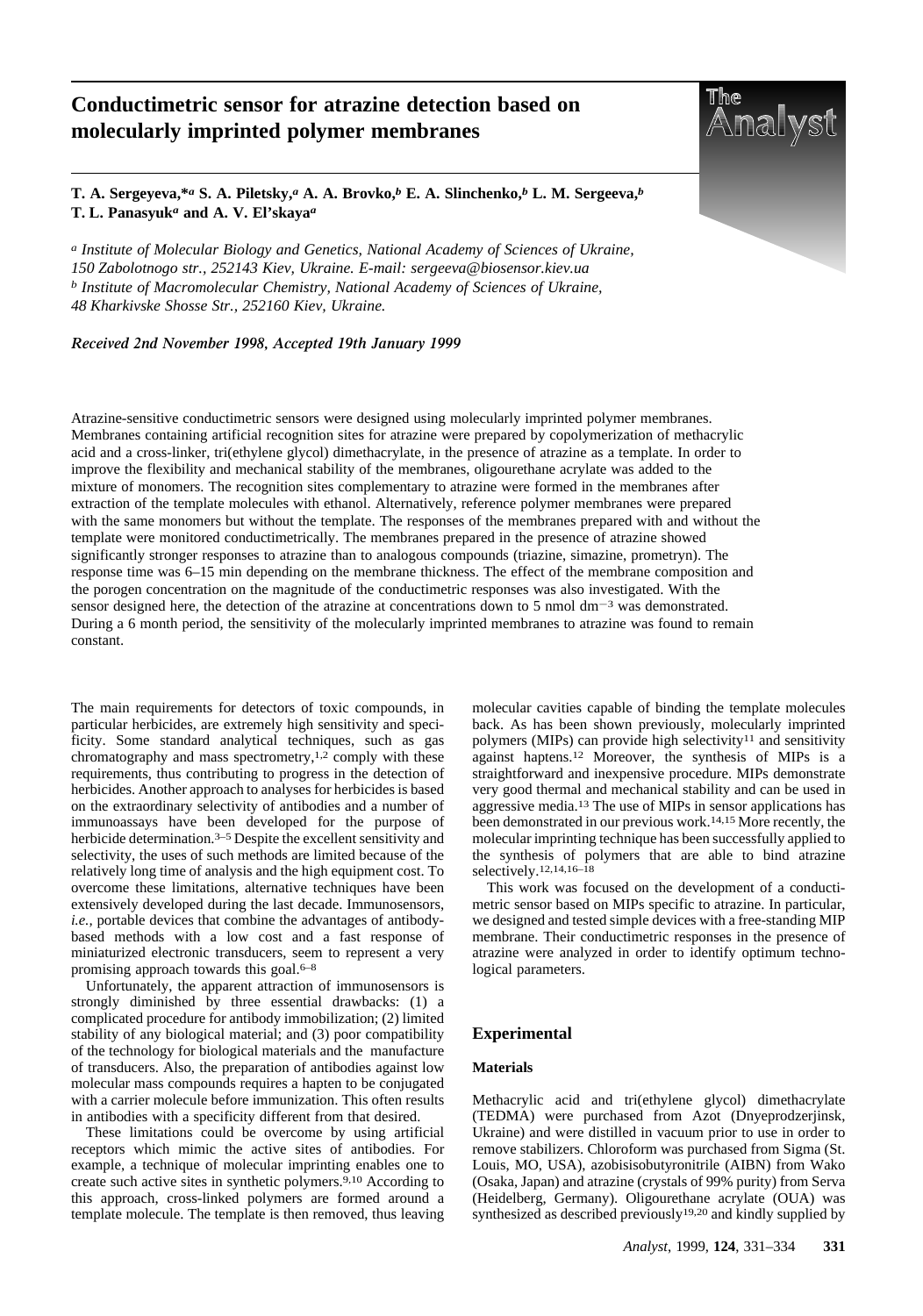

**Fig. 1** Schematic diagram of the experimental set-up for conductimetric measurements.



**Fig. 2** Magnitude of conductimetric responses caused by different concentrations of atrazine in (1) MIP membrane and (2) reference membrane. The measurements were carried out in  $25 \text{ mmol dm}^{-3}$ potassium phosphate buffer (pH 7.5) containing  $35$  mmol dm<sup>-3</sup> NaCl. Each point represents the average of three independent measurements.

the Pilot Plant of the Institute of Macromolecular Chemistry (Kiev, Ukraine). Atrazine crystals dissolved in de-ionized water were used as an atrazine stock standard solution for further experiments. Other chemicals were of analytical-reagent grade and were used as received.

# **Molecularly imprinted polymer membranes**

MIP membranes were prepared using atrazine as a template, methacrylic acid as a functional monomer and TEDMA as a cross-linker. The optimum molar ratio of the functional monomer to the template was estimated from molecular models constructed with Hyper-Chem-3 software and was found to be 5 : 1. In order to obtain thin, flexible and mechanically stable membranes, oligourethane acrylate (molecular mass 2600) was added to the monomer mixture:

where  $n = 35$ . A typical preparation of the molecularly imprinted polymer membrane was carried out as follows. A 20 mg amount of atrazine was mixed with 40 mg of methacrylic acid, 289 mg of TEDMA, 51 mg of oligourethane acrylate, 2 mg of AIBN and 30% v/v of the solvent. Then a  $60-120 \mu m$  gap between two quartz slides was filled with the monomer mixture. To complete polymerization, the slides with the mixture were exposed to UV radiation (365 nm, intensity 20 W m<sup>-2</sup>) for 30 min. After polymerization, atrazine was extracted with ethanol in a Soxhlet apparatus. The 2 h extraction procedure caused no visible changes in the MIP membranes.

The membranes for control experiments were prepared similarly except that the monomer mixture did not contain atrazine.

#### **Sensor responses**

The electrical conductivity of the prepared MIP membranes was monitored in order to evaluate their sensitivity to atrazine. The conductivity measurements were carried out with an electrochemical cell in which two platinum electrodes were separated by the membrane under investigation. Potassium phosphate buffer (25 mmol dm<sup>-3</sup>) (pH 7.5) containing 35 mmol dm<sup>-3</sup> NaCl was used as a background electrolyte. To avoid electrode polarization, a probing ac signal of small amplitude (60 mV) was used. The probing signal in the frequency range 20 Hz–2 kHz was generated by a waveform generator, G-112/1 (Analytical Equipment, Chernogolovka, Russia). The voltage drop on the resistor connected in series with the cell was recorded with a selective nanovoltmeter, Unipan 233B (Scientific Instruments, Warsaw, Poland) (Fig. 1). The responses were initiated by adding different amounts of the atrazine stock standard solution to the electrochemical cell. The change in the membrane electrical conductivity was then calculated and plotted as a function of atrazine concentration.

Dissociation constants were calculated using Scatchard analysis as described previously.21 A Scatchard plot was obtained from the calibration curve of the MIP sensor for atrazine using the equation  $1/y = 1 + K_{\text{diss}}(1/[B])$ , where [B] is the concentration of atrazine and *y* is the ratio of apparent and maximum sensor responses.

#### **Results and discussion**

Covalent interactions between a template and complementary functional monomers have been extensively used in the technology of molecular imprinting.22,23 According to this approach, a polymerizable derivative of the analyte is synthesized and used as a template. The subsequent extraction of such a polymerizable template requires cleavage of some covalent bonds. Since this substantially reduces the number of potential templates, we focused on another approach that uses noncovalent interactions between a template and functional monomers. In addition to better versatility, this approach allows fast and reversible binding of the template.24

In this work, methacrylic acid was chosen as a functional monomer as it is capable of strong electrostatic interactions

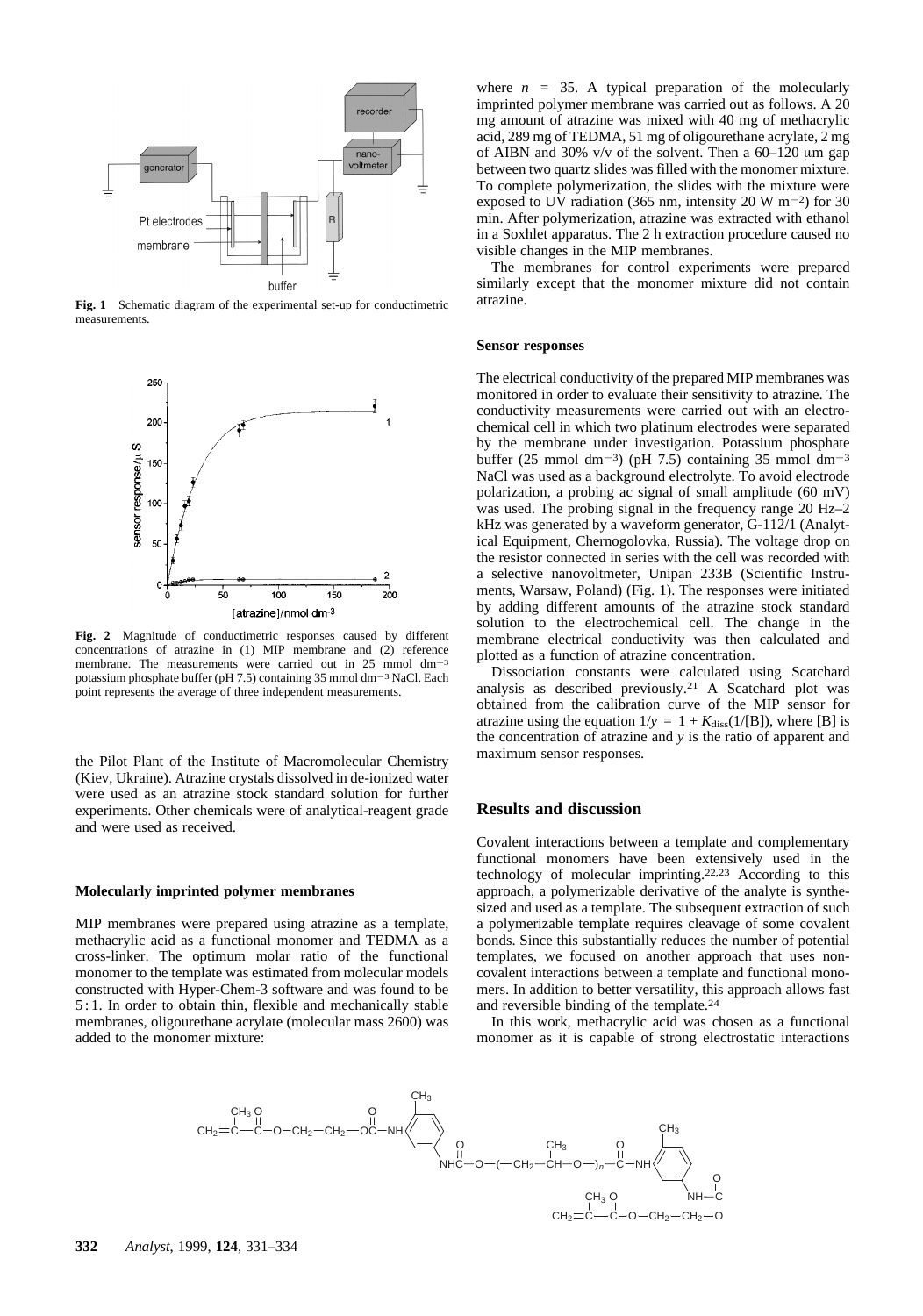(ionic and hydrogen bonds) with atrazine.25 Most studies with imprinting polymers have been carried out using polymer particles in either a batch or chromatographic mode for the purpose of selective binding. More recently, free-standing membranes of MIPs have been prepared and used for the selective separation of structurally similar compounds,26–28 and in chemical sensors.15 However, highly cross-linked polymers tend to yield very brittle and mechanically unstable membranes. In order to improve the mechanical properties of MIP membranes, we used mixtures of the two monomers, methacrylates and oligourethane acrylates, which are considered to yield films with high mechanical stability and reproducibility of the other parameters.29

The measured changes in the membrane electrical conductivity as a function of atrazine concentration allowed us to evaluate the recognition properties of the prepared membranes. An increase in atrazine concentration in the solution led to a corresponding increase of the electrical conductivity. At the same time, the reference polymer membranes demonstrated negligible changes of the membrane electrical conductivity in the presence of atrazine (Fig. 2). With the sensor designed here, the detection of the atrazine at concentrations down to 5 nmol dm<sup> $-3$ </sup> was demonstrated.

It is reasonable to assume that the structure and composition of the prepared MIPs determine their ability to bind atrazine selectively and, thus, the sensor response. Ideally, the polymer should be highly cross-linked so that the atrazine-selective cavities would retain their shapes after removal of the template. At the same time, a certain degree of polymer chain flexibility is important to provide rapid equilibration of the membranes with the template to be recognized. Hence the dependence of the magnitude of the conductimetrically monitored responses was investigated as a function of the amount of cross-linker in the membranes (Fig. 3). It was found that the optimum ratio between TEDMA and oligourethane acrylate in the monomer mixture is 85 : 15 m/m. A further increase in the cross-linker content (up to 90%) decreased the magnitude of the sensor response. The observed conductimetric responses can be attributed to the ability of MIPs to change their conformation upon template binding.14 Evidence for the template-induced change in the polymer structure has been obtained previously in studies of the non-radiative energy transfer between a fluorescent donor and an acceptor covalently attached to the MIP functional groups.30 Evidently, the structure of the excessively cross-linked MIP membranes is too rigid and can hardly be affected by interaction with the template. As a result, the sensor

responses are low when the degree of cross-linking of the MIP membrane is above optimum.

Good accessibility of the selective cavities formed in a highly cross-linked polymer is extremely important for the membrane to be used as a recognition element of an MIP sensor. This can be achieved when the polymerization is carried out in the presence of an inert solvent. During the polymerization, phase separation takes place and permanent pores are formed in the resulting polymer. The dependence of the membrane recognition properties on the porogen fraction is shown in Fig. 4. As can be seen, the membranes prepared with 25% of the porogen showed very low responses to atrazine. An increase in the solvent fraction up to 30% increased the responses dramatically. However, the membranes obtained in the presence of 40–50% of the porogen were apparently too porous and their electrical conductivity was close to that of the background electrolyte. A more detailed analysis of the polymer morphology and the solvent-induced changes in the membrane structure are under investigation.

Since the best results were obtained with an 85 : 15 m/m TEDMA–oligourethane acrylate mixture containing 30% of the porogen, such a composition was used to prepare the membranes for further experiments.

A series of atrazine analogs (Fig. 5) were used to examine the selectivity of the designed MIP sensor. The responses of the atrazine-imprinted polymer membrane were investigated as a function of atrazine, triazine, simazine and prometryn concentrations (Fig. 6). It was found that these substances in the 1–100 nmol dm<sup>-3</sup> concentration range generated negligible changes in the membrane electrical conductivity as compared with atrazine.

Using Scatchard analysis, two dissociation constants for atrazine were calculated,  $K_d = 1.5 \pm 0.14$  nmol dm<sup>-3</sup> and  $K_d'$  =  $11 \pm 1.4$  nmol dm<sup>-3</sup>. This is in agreement with previous results showing that MIPs, similarly to polyclonal antibodies, contain a heterogeneous population of binding sites with different affinities to the guest molecules.9 This 'polyclonal' behavior is one of the unavoidable effects of the imprinting procedure when selective cavities are formed owing to the presence of a noncovalently bound template.

The time of the sensor response was found to depend on the membrane thickness. It was  $12-15$  min for  $120 \mu m$  membranes; with 60  $\mu$ m membranes shorter responses (6–10 min) were typically observed. This dependence can be explained by the diffusion-limited kinetics of the sensor responses.

The synthesized membranes demonstrated good stability during prolonged storage. The dry MIP membranes were stored at the room temperature and tested 3–6 months after their



**Fig. 3** Responses to atrazine as a function of the cross-linking agent (TEDMA) concentration: (1) MIP membrane; (2) reference membrane. The measurements were carried out in 25 mmol dm<sup>-3</sup> potassium phosphate buffer (pH 7.5) containing 35 mmol dm<sup>-3</sup> NaCl. The responses were initiated by adding 60 nmol  $dm^{-3}$  atrazine. Chloroform was used as a porogen. Each value represents the average of three independent measurements.



**Fig. 4** Responses to atrazine as a function of the porogen concentration: (1) MIP membrane; (2) reference membrane. Chloroform was used as a porogen. The measurements were carried out in 25 mmol dm<sup>-3</sup> potassium phosphate buffer (pH 7.5) containing 35 mmol dm<sup>-3</sup> NaCl. The responses were initiated by adding 60 nmol  $dm^{-3}$  atrazine. Each value represents the average of three independent measurements.